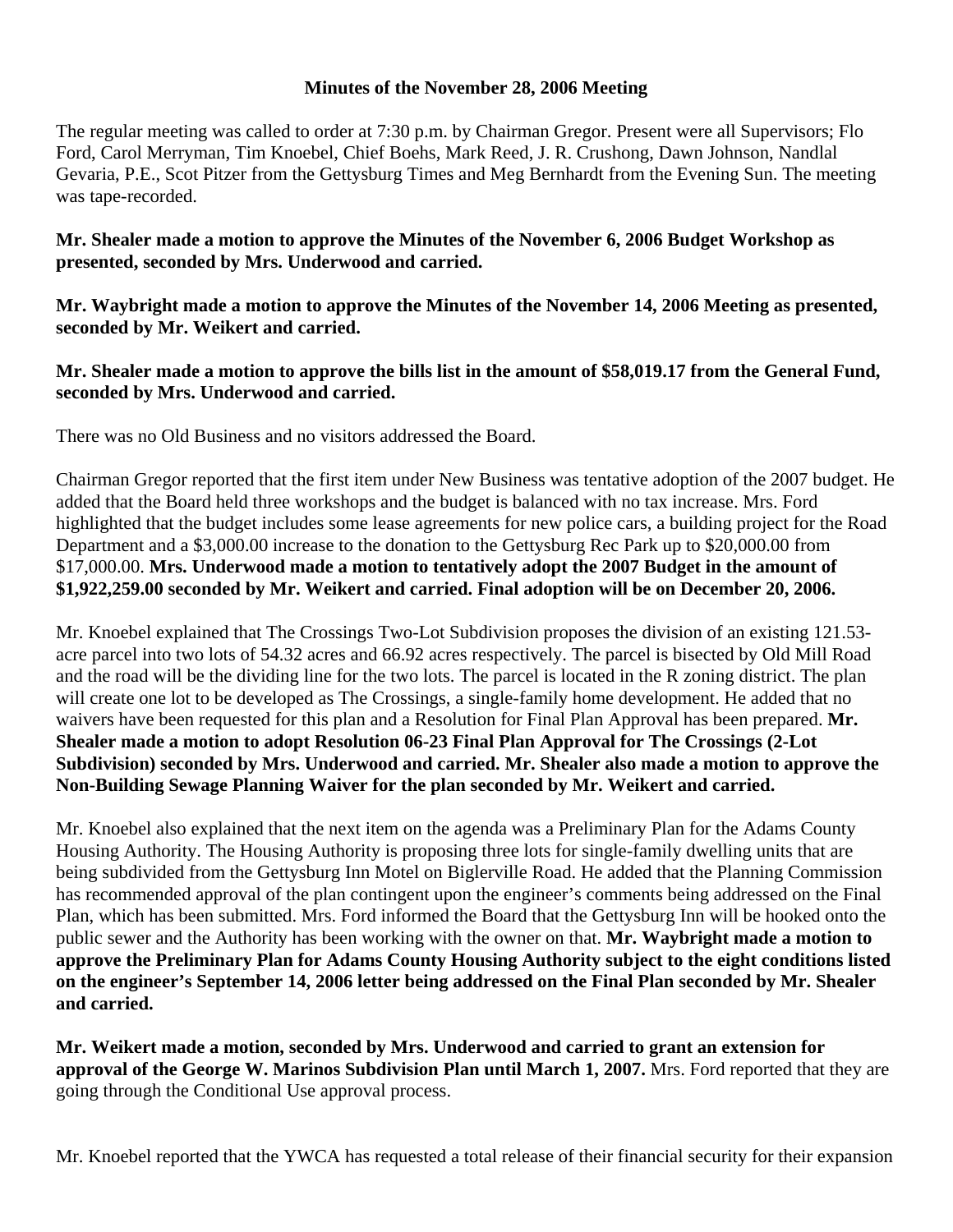project. The total amount of financial security is \$32,131.00. Mr. Knoebel added that an inspection was made by his office and they are recommending that \$7,400.00 be held plus a 10% contingency of \$740.00 to cover several items that are identified in his letter dated November 22, 2006. Mr. Knoebel recommended that \$23,991.00 be released and \$8,140.00 be held until the outstanding items have been completed. **Mr. Shealer made a motion to grant the release of \$23,991.00 seconded by Mr. Weikert and carried.** 

Chairman Gregor reported that the township has received an application for a Special Event Permit for the 144<sup>th</sup> Re-Enactment to be held on July 6, 7 and 8, 2007 on the David Redding Farm on Table Rock Road. He added that the application has been reviewed by the township's Police Department, Zoning Officer and EMA Director. Mrs. Ford reported that a rain date of August 4, 5 and 6 has been established after the problems that arose last year. **Mr. Weikert made a motion to approve the application for a Special Event Permit for the 144th Re-Enactment at the David Redding Farm, 1199 Table Rock Road, seconded by Mrs. Underwood and carried.** 

Chairman Gregor reported that a request has been received from Crabtree, Rohrbaugh & Associates for a Conditional Use hearing to be held in January for the new St. Francis Xavier School to be located at the intersection of Table Rock Road and Boyd's School Road. Mrs. Ford reported that she does not feel that there will be any controversy so this may be able to be taken care of prior to a regular meeting. **Mr. Shealer made a motion seconded by Mrs. Underwood and carried to schedule a Conditional Use Hearing for St. Francis Xavier School on January 9, 2007 at 7:00 p.m.** 

At 7:55 p.m. Chairman Gregor adjourned the meeting for an Executive Session to discuss a legal matter.

At 8:55 p.m. Chairman Gregor reconvened the meeting.

Mr. Waybright reported that he served on the Adams County Green Space Advisory Committee and the Committee has asked the County Commissioners to designate no less than 1/2 mil of County tax revenues to fund a program to obtain a bond for matching funds to be used for land or easements. He added that there will be no cost to the township until they actually have a plan and then the township would have to provide matching money to get the County money. He asked that the township let the Commissioners know if they support such a program**. Mr. Weikert made a motion to support the Green and Open Space Advisory Committee's Resolution concerning the County bond program seconded by Mrs. Underwood and carried.** Mrs. Ford volunteered to send an e-mail to the Commissioners tonight since they meet tomorrow. Mr. Waybright also reported that this may not go in until the 2008 budget.

Mrs. Ford reported that she attended a meeting on November 22, 2006 with the York Adams Tax Bureau (YATB) regarding the alleged overpayment of earned income taxes by the Adams County Earned Income Tax Collection Agency (ACEITCA). She reported that the meeting was well attended and the group is concerned because they do not have confidence in the numbers that were given as the amounts overpaid, but the YATB wants to forge ahead with the numbers and set a timetable for repayment. That timetable will be voted on at the next Board of Directors meeting in January. Mrs. Ford added that a representative from the townships is prepared to ask that the vote on the timetable be tabled until the townships can organize and get confidence in the numbers. Mrs. Ford asked the Board for approval to form a Council of Governments (COG). The COG would then hire an accountant to confirm the numbers and answer questions and the cost would be split equally between the townships that become a part of the COG. **Mr. Shealer made a motion to authorize Mrs. Ford to facilitate the formation of the COG to investigate an independent audit and the cost for such audit shared equally by all members of the COG. The motion was seconded by Mr. Weikert and carried.** 

Mrs. Ford also reported that she is doing employee evaluations for the township and Authority. She also reported that the Franchise Agreement with Comcast has come in and she is waiting to hear back from that